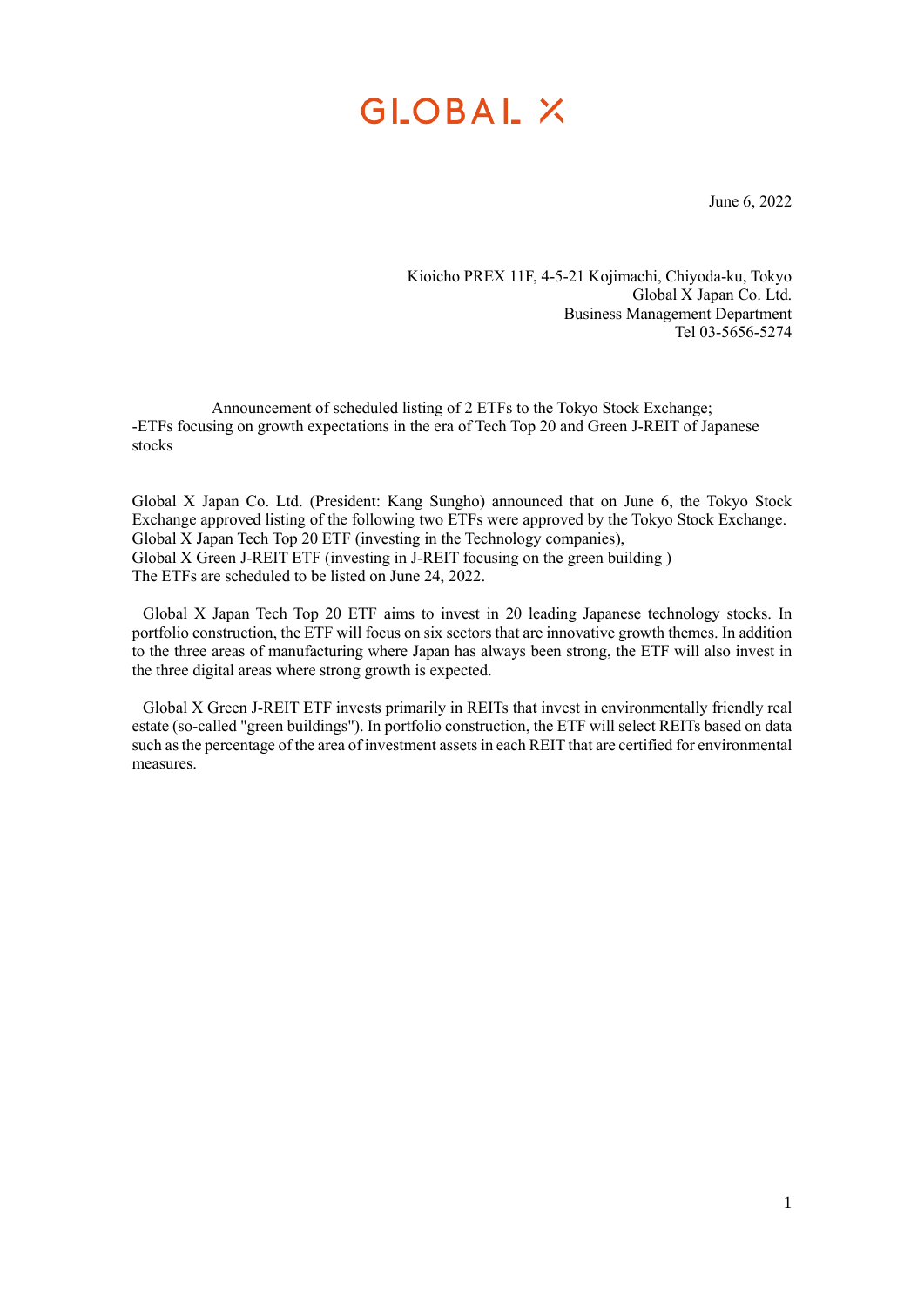| <b>Notes</b>                                                |                                     |                                      |  |
|-------------------------------------------------------------|-------------------------------------|--------------------------------------|--|
| Stock name                                                  | Global X Japan Tech Top 20 ETF      | Global X Green J-REIT ETF            |  |
| Stock code                                                  | 2854                                | 2855                                 |  |
| Target index                                                | FactSet Japan Tech Top 20 Index     | Solactive Japan Green J-REIT Index   |  |
| Distribution                                                | Semi-annually<br>6 times a year     |                                      |  |
| frequency                                                   |                                     |                                      |  |
| <b>Fund Overview</b>                                        | ETFs are aimed at linking them to   | ETFs are aimed at linking them to    |  |
|                                                             | FactSet Japan Tech Top 20 Index.    | Solactive Japan Green J-REIT         |  |
|                                                             | The index consists of 20 Japanese   | Index. The index is composed of      |  |
|                                                             | technology-related companies.       | REITs listed in Japan that invest in |  |
|                                                             |                                     | environmentally friendly properties. |  |
| Operational<br>management<br>expenses<br>$(Trust fees)^{1}$ | $0.3025\%$ per annum $(0.275\%$     | $0.209\%$<br>per annum<br>(0.19%     |  |
|                                                             | excluding tax) or less of total net | excluding tax) or less of total net  |  |
|                                                             | assets                              | assets                               |  |
|                                                             | Breakdown: 0.275% for settlor       | Breakdown: 0.1815% for settlor       |  |
|                                                             | company $(0.25\%$ excluding tax),   | company $(0.165\%$ excluding tax),   |  |
|                                                             | and 0.0275% for trustee company     | and 0.0275% for trustee company      |  |
|                                                             | $(0.025\%$ excluding tax)           | $(0.025\%$ excluding tax)            |  |
|                                                             | Within $55.0\%$ $(50.0\%$ excluding | Within $55.0\%$ $(50.0\%$ excluding  |  |
|                                                             | tax) of premium of securities       | tax) of profits from securities      |  |
|                                                             | lending transactions                | lending transactions for real estate |  |
|                                                             |                                     | investment trusts                    |  |

<sup>&</sup>lt;sup>1</sup> In addition to trust fees, there are trading commissions determined by securities companies, etc., as well as various expenses incurred indirectly during the holding period of ETFs.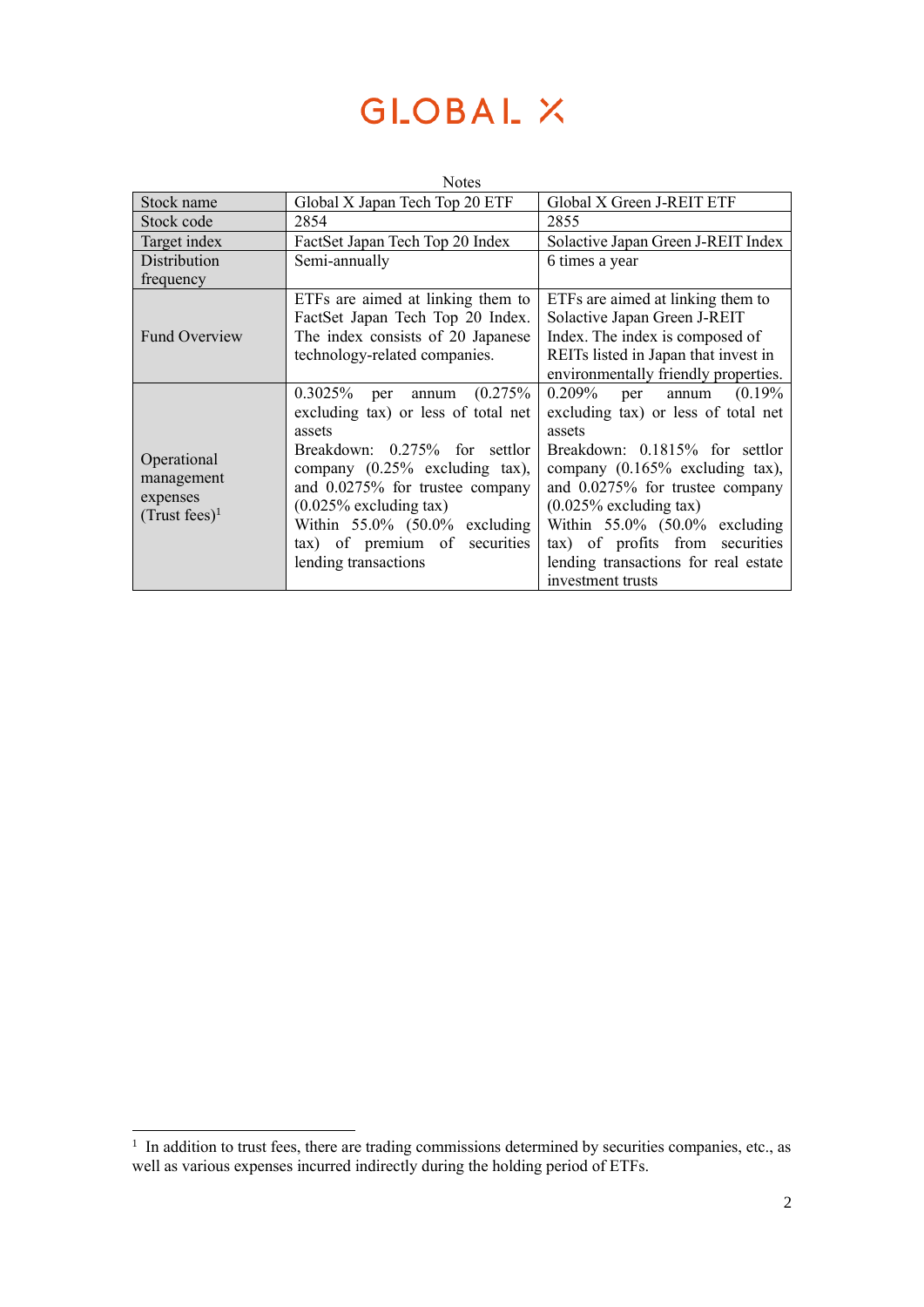#### ● Warning before handling this material

This material was prepared by Global X Japan Co. Ltd. to provide information about its funds' performance and other operation-related facts. Potential investors should refer to and read the prospectus of such fund product for more detailed information prior to their investment decision. Since investment trusts will invest in stocks whose prices fluctuate, the NAV of this fund could possibly decline and cause a loss in investment. The investors' principals thus are not guaranteed and the fund contains risk that the NAV may fall below its par value. All the gains and losses accrued to the trust assets will be attributable to the investors. Investment trusts are different from deposits and insurance policies. Investment trusts are not protected by the Deposit Insurance Corporation of Japan and insurance policyholders' protection corporations. Investment trusts which are not purchased from securities companies are not protected by the Japan Investor Protection Fund. The information, statements, forecasts and projections contained herein, including any expression of opinion, are based upon sources believed to be reliable, but their accuracy, correctness or completeness are not guaranteed. The performance of investments, if referred to herein, is based on past data and is neither necessarily an indication nor a guarantee of future performance of investments. The performance data in this material does not consider any tax or fees if there were any, and will not provide a final return for potential investors. Global X Japan Co. Ltd. made all reasonable efforts to ensure that the information contained herein is current, but it is subject to change without notice. The dividend amount is to be determined, based on the dividend distribution policy of such fund product, by the investment manager, who will not promise or guarantee any fixed amount of dividend before investment. In some cases, the investment manager might decide to skip a dividend payment for the correspondent period due to performance reason. The companies introduced in this material are for reference purposes only and are not intended as recommendations for individual companies. It is not intended to suggest or guarantee inclusion in ETFs.

#### ● Fund's expense

| Costs directly borne by investors                      |                                                                                                                                                                                                                                                                                                                                                                                                                                                                                                                                                                                                                                                                                                                                                                                                                                                                                                                              |                                                                                                                                                                                                 |  |
|--------------------------------------------------------|------------------------------------------------------------------------------------------------------------------------------------------------------------------------------------------------------------------------------------------------------------------------------------------------------------------------------------------------------------------------------------------------------------------------------------------------------------------------------------------------------------------------------------------------------------------------------------------------------------------------------------------------------------------------------------------------------------------------------------------------------------------------------------------------------------------------------------------------------------------------------------------------------------------------------|-------------------------------------------------------------------------------------------------------------------------------------------------------------------------------------------------|--|
|                                                        | Rates, etc.                                                                                                                                                                                                                                                                                                                                                                                                                                                                                                                                                                                                                                                                                                                                                                                                                                                                                                                  | Details of expenses                                                                                                                                                                             |  |
| Acquisition fee                                        | By dealers<br>Shall be determined.                                                                                                                                                                                                                                                                                                                                                                                                                                                                                                                                                                                                                                                                                                                                                                                                                                                                                           | Consideration for the provision of product explanations or<br>product information at the time of acquisition, the<br>provision of investment information, and the execution of<br>transactions. |  |
| Reserves for trust<br>assets                           | None.                                                                                                                                                                                                                                                                                                                                                                                                                                                                                                                                                                                                                                                                                                                                                                                                                                                                                                                        |                                                                                                                                                                                                 |  |
| Commission at the<br>time of exchange                  | By dealers<br>Shall be determined.                                                                                                                                                                                                                                                                                                                                                                                                                                                                                                                                                                                                                                                                                                                                                                                                                                                                                           | Consideration for administrative work related to the<br>exchange of beneficial interests.                                                                                                       |  |
| Expenses borne indirectly by investors in trust assets |                                                                                                                                                                                                                                                                                                                                                                                                                                                                                                                                                                                                                                                                                                                                                                                                                                                                                                                              |                                                                                                                                                                                                 |  |
|                                                        | Rates, etc.                                                                                                                                                                                                                                                                                                                                                                                                                                                                                                                                                                                                                                                                                                                                                                                                                                                                                                                  | Details of expenses                                                                                                                                                                             |  |
| Operational<br>management<br>expenses<br>(Trust fees)  | $\langle$ Global X Japan Tech Top 20 ETF $>$<br>Trust fee is calculated daily as sum of 1 and 2 as shown below during the holding period.<br>1. The amount obtained by multiplying the total net assets of the trust assets by the ratio up to<br>$0.3025\%$ per annum $(0.275\%$ before tax).<br>2. The amount obtained by multiplying lending charges due to lending of stocks held in<br>the trust assets by up to 55% (50% before tax).<br>< Global X Green J-REIT ETF ><br>Trust fee is calculated daily as sum of 1 and 2 as shown below during the holding period.<br>1. The amount obtained by multiplying the total net assets of the trust assets by the ratio up to<br>$0.209\%$ per annum (0.19% before tax).<br>2. The amount obtained by multiplying the loan fee from loans of real estate investment<br>trust securities, which are assets in trust, by a rate not exceeding 55% (50% excluding<br>$\tan$ ). |                                                                                                                                                                                                 |  |
| Other expenses<br>Commissions                          | Commissions associated with securities transactions (including brokerage commissions on<br>trade of securities, fees for future transactions and option transactions) and auditing fees shall<br>be charged to the trust assets.<br>Fund Listing Expenses and Annual Fees for Use of Trademarks of the Index with tax levied on<br>them can be borne by the unit holders and can be paid from the trust assets.                                                                                                                                                                                                                                                                                                                                                                                                                                                                                                              |                                                                                                                                                                                                 |  |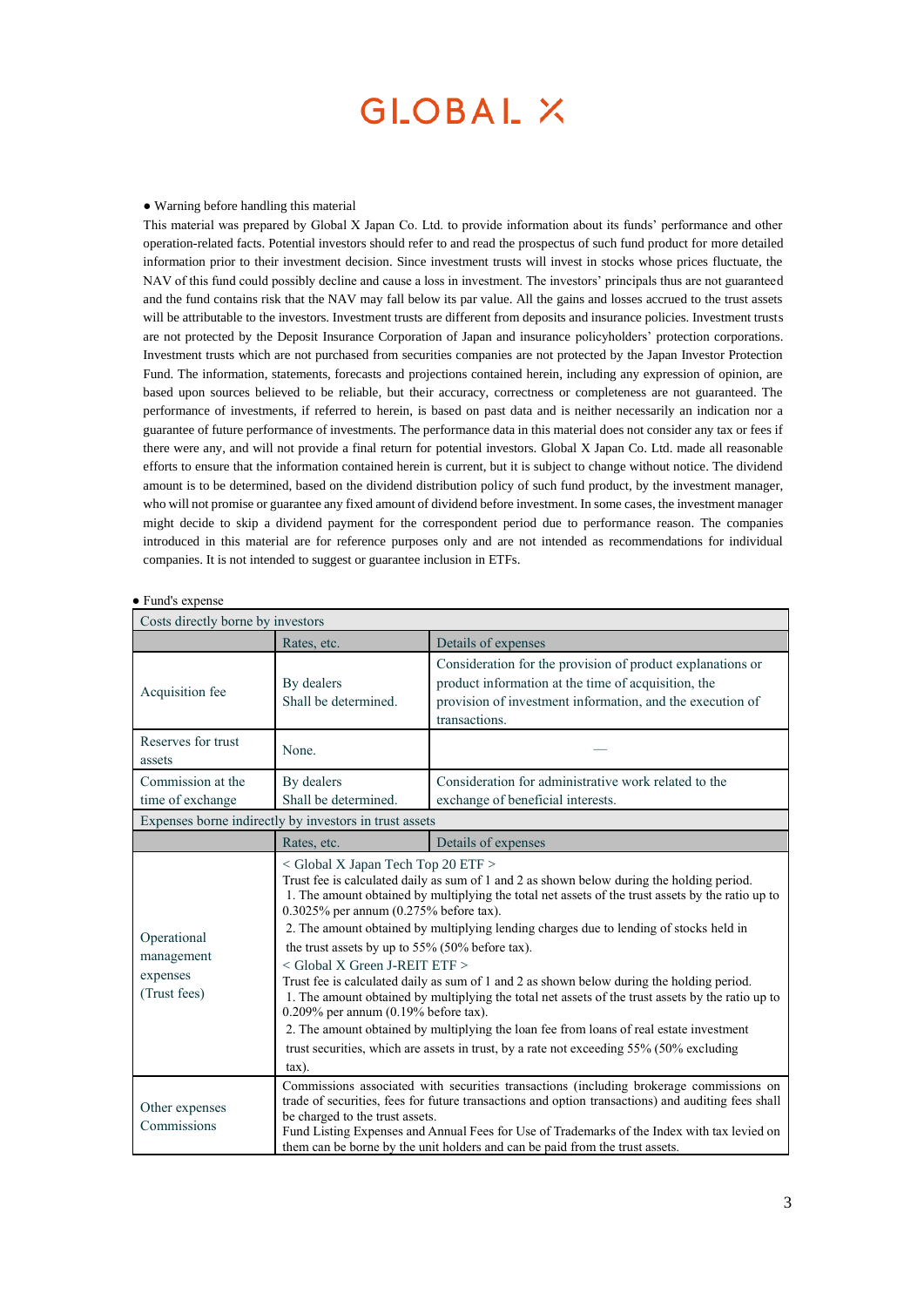#### ● Copyright of Index (FactSet Japan )

FACTSET DOES NOT GUARANTEE THE ACCURACY AND/OR COMPLETENESS OF THE FACTSET JAPAN TECH TOP 20 INDEX, NOR DOES IT ASSUME RESPONSIBILITY FOR ANY ERRORS, OMISSIONS OR INTERRUPTIONS IN THE DATA CONTAINED THEREIN OR IN THE INDEX LICENSORS. FACTSET DOES NOT WARRANT, EXPRESSLY OR IMPLIEDLY, THE RESULTS THAT MAY BE OBTAINED BY THE LICENSORS OF THE INDEX, THE OWNERS OF THE FUND, OR ANY OTHER PERSON OR ENTITY FROM THE USE OF THE INDEX OR ANY DATA CONTAINED IN IT, NOR IS THE DATA CONTAINED THEREIN OR THE INDEX LICENSORS RESPONSIBLE FOR ANY ERRORS, OMISSIONS, OR INTERRUPTIONS. FACTSET MAKES NO WARRANTIES, EXPRESS OR IMPLIED, AND EXPRESSLY DISCLAIMS ANY WARRANTY OF MERCHANTABILITY OR FITNESS FOR A PARTICULAR PURPOSE OR USE OF THE INDEX OR ANY DATA CONTAINED THEREIN. FACTSET EXPRESSLY DISCLAIMS ANY AND ALL WARRANTIES OF ANY KIND, EITHER EXPRESS OR IMPLIED. WITHOUT LIMITATION, IN NO EVENT SHALL FACTSET BE LIABLE FOR ANY SPECIAL, PUNITIVE, INDIRECT, OR CONSEQUENTIAL DAMAGES (INCLUDING LOST PROFITS), EVEN IF ADVISED OF THE POSSIBILITY OF SUCH DAMAGES.

#### • Copyright of Index (SOLACTIVE)

THIS FUND IS NOT SPONSORED, ENDORSED, SOLD OR PROMOTED BY SOLACTIVE AG ("SOLACTIVE") OR ANY OF ITS AFFILIATES. (COLLECTIVELY, THE "SOLACTIVE PARTIES"). THE SOLACTIVE INDEX IS THE EXCLUSIVE PROPERTY OF SOLACTIVE. SOLACTIVE AND THE SOLACTIVE INDEX NAME IS A SERVICE MARK(S) OF SOLACTIVE OR ITS AFFILIATES AND HAVE BEEN LICENSED FOR USE FOR CERTAIN PURPOSES BY [LICENSEE]. NONE OF THE SOLACTIVE PARTIES MAKES ANY REPRESENTATION OR WARRANTY, EXPRESS OR IMPLIED, TO THE ISSUER OR OWNERS OF THIS FUND OR ANY OTHER PERSON OR ENTITY REGARDING THE ADVISABILITY OF INVESTING IN FUNDS GENERALLY OR IN THIS FUND PARTICULARLY OR THE ABILITY OF ANY SOLACTIVE INDEX TO TRACK CORRESPONDING STOCK MARKET PERFORMANCE. SOLACTIVE OR ITS AFFILIATES ARE THE LICENSORS OF CERTAIN TRADEMARKS, SERVICE MARKS AND TRADE NAMES AND OF THE SOLACTIVE INDEX WHICH IS DETERMINED, COMPOSED AND CALCULATED BY SOLACTIVE WITHOUT REGARD TO THIS FUND OR THE ISSUER OR OWNERS OF THIS FUND OR ANY OTHER PERSON OR ENTITY. NONE OF THE SOLACTIVE PARTIES HAS ANY OBLIGATION TO TAKE THE NEEDS OF THE ISSUER OR OWNERS OF THIS FUND OR ANY OTHER PERSON OR ENTITY INTO CONSIDERATION IN DETERMINING, COMPOSING OR CALCULATING THE SOLACTIVE INDEX. NONE OF THE SOLACTIVE PARTIES IS RESPONSIBLE FOR OR HAS PARTICIPATED IN THE DETERMINATION OF THE TIMING OF, PRICES AT, OR QUANTITIES OF THIS FUND TO BE ISSUED OR IN THE DETERMINATION OR CALCULATION OF THE EQUATION BY OR THE CONSIDERATION INTO WHICH THIS FUND IS REDEEMABLE. FURTHER, NONE OF THE SOLACTIVE PARTIES HAS ANY OBLIGATION OR LIABILITY TO THE ISSUER OR OWNERS OF THIS FUND OR ANY OTHER PERSON OR ENTITY IN CONNECTION WITH THE ADMINISTRATION, MARKETING OR OFFERING OF THIS FUND.

ALTHOUGH SOLACTIVE SHALL OBTAIN INFORMATION FOR INCLUSION IN OR FOR USE IN THE CALCULATION OF THE SOLACTIVE INDEX FROM SOURCES THAT SOLACTIVE CONSIDERS RELIABLE, NONE OF THE SOLACTIVE PARTIES WARRANTS OR GUARANTEES THE ORIGINALITY, ACCURACY AND/OR THE COMPLETENESS OF ANY SOLACTIVE INDEX OR ANY DATA INCLUDED THEREIN. NONE OF THE SOLACTIVE PARTIES MAKES ANY WARRANTY, EXPRESS OR IMPLIED, AS TO RESULTS TO BE OBTAINED BY THE ISSUER OF THE FUND, OWNERS OF THE FUND, OR ANY OTHER PERSON OR ENTITY, FROM THE USE OF ANY SOLACTIVE INDEX OR ANY DATA INCLUDED THEREIN. NONE OF THE SOLACTIVE PARTIES SHALL HAVE ANY LIABILITY FOR ANY ERRORS, OMISSIONS OR INTERRUPTIONS OF OR IN CONNECTION WITH ANY SOLACTIVE INDEX OR ANY DATA INCLUDED THEREIN. FURTHER, NONE OF THE SOLACTIVE PARTIES MAKES ANY EXPRESS OR IMPLIED WARRANTIES OF ANY KIND, AND THE SOLACTIVE PARTIES HEREBY EXPRESSLY DISCLAIM ALL WARRANTIES OF MERCHANTABILITY AND FITNESS FOR A PARTICULAR PURPOSE, WITH RESPECT TO EACH SOLACTIVE INDEX AND ANY DATA INCLUDED THEREIN. WITHOUT LIMITING ANY OF THE FOREGOING, IN NO EVENT SHALL ANY OF THE SOLACTIVE PARTIES HAVE ANY LIABILITY FOR ANY DIRECT, INDIRECT, SPECIAL, PUNITIVE, CONSEQUENTIAL OR ANY OTHER DAMAGES (INCLUDING LOST PROFITS) EVEN IF NOTIFIED OF THE POSSIBILITY OF SUCH DAMAGES.